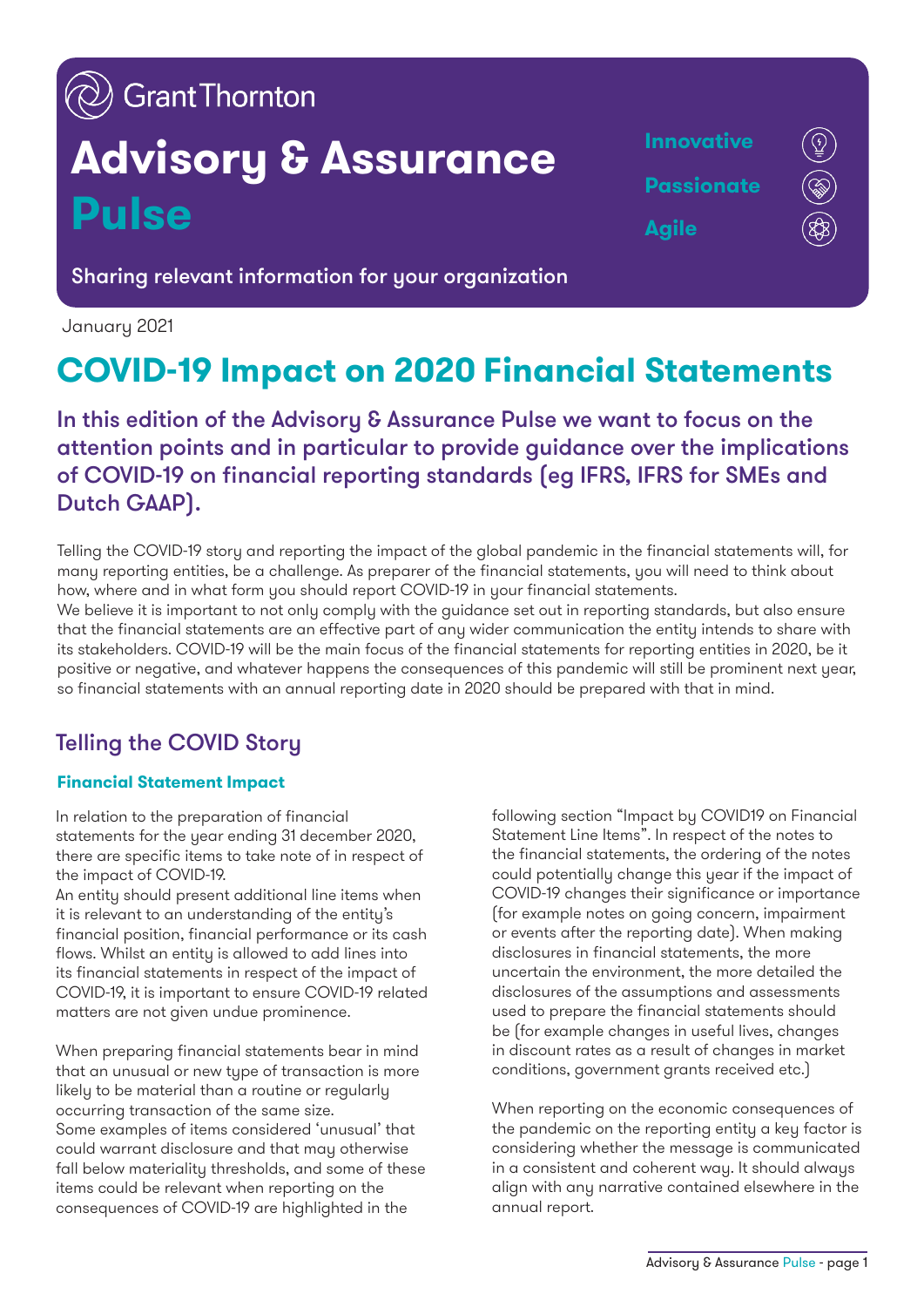### Our view when drafting content for the annual report and the financial statements, is that as preparers you should question:

**1** what is important to the business and what are its main objectives?

**2** are these objectives consistent throughout the annual report?

**3** is the right level of emphasis being placed on disclosures relating to COVID-19?

**4** are the messages about the impact of COVID-19 consistent?

**5** is the disclosure sufficient for the reader to be able to understand the impact of COVID-19 on the entity and assist them in making economic decisions?

**6** are the Financial Statements using the same terminology between the Financial Statements and management commentary that are being referred to? For example, if the statement of financial position is referred to as the balance sheet, is reference to the balance sheet made consistently throughout the report – rather than switching between the two titles for the same Financial Statement?

**7** a cashflow statement projection is required to be prepared by all entities for a period of minimal 1 year and advisable is to do this for a period 2 year after balance sheet date.

**8** events after the reporting date.

**9** restructurings of the activities of an entity and reversals of any provisions for the costs of these restructurings.

**10** discontinued operations

- **11** litigation settlements, and
- **12** other reversals of provisions.



#### **Impact by COVID-19 on Financial Statement Line Items**

#### **Government Subsidy**

The Government of Bonaire has introduced the Emergency Funds for Social Assistance in respect of salary subsidies and company cost subsidies, you are required to present this adequately in your financial statements.

#### **Revenue**

You should review your revenue accounting policies and estimates to make sure they are still applicable given the current circumstances.

#### **Property Plant & Equipment**

You should consider the impairment testing of goodwill, other intangible assets and property, plant and equipment. Also consider disposals of items of property, plant and equipment.

#### **Fair value measurement**

The fair value of an item (such as certain financial instruments, investment properties, and items of property, plant and equipment that are subject to systematic revaluation due to an accounting policy choice) must reflect market participant views and market data at the measurement date under current market conditions.

There may be an increase in the amount of subjectivity involved in fair value measurements because of the impact of COVID-19. Be attentive for triggers due to external factors, some indicators of impairment that may exist as a result of the economic conditions caused by the spread of COVID-19 are investments other than portfolio investments (eg a subsidiary that is not consolidated), significant financial difficulty of the investee, a breach of contract (eg default or delinquency in debt payments).

It is probable that the investee will enter bankruptcy or other financial reorganization, a significant adverse change in the economic or legal environment in which the investee operates (eg recession), or the disappearance of an active market for the investment because of financial difficulties of the investee.

Changes to existing valuation techniques and inputs may be required in response to the current market conditions and depending on the significance of the amounts involved, management should consider obtaining assistance from external valuation specialists who possess the necessary expertise, experience and market knowledge required to properly apply the reporting standards.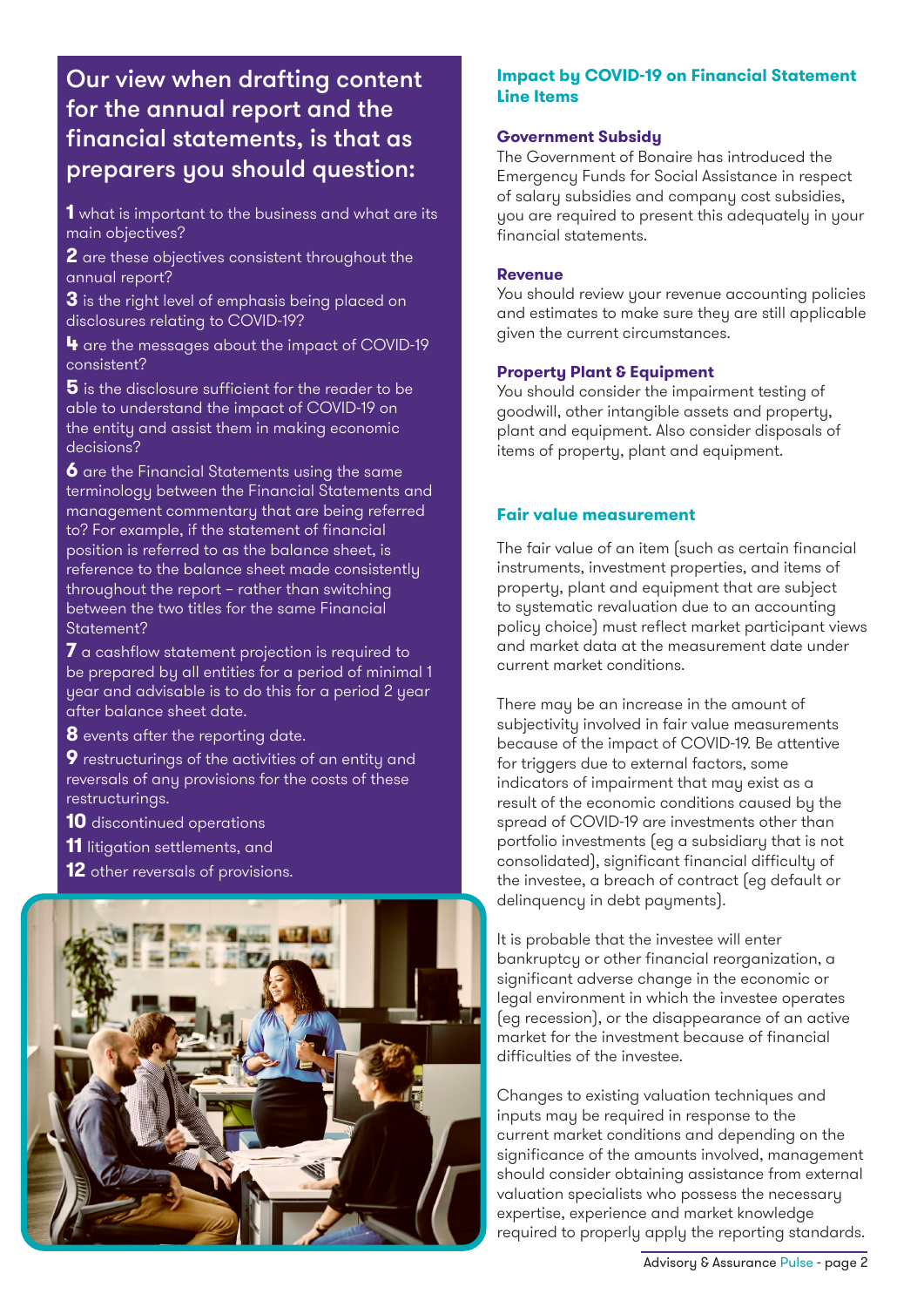Providing transparency over the valuation techniques used and key assumptions and inputs used in determining fair value, including the sensitivities by providing disclosures required by the standards, is an integral part of determining fair value and they are key to enhancing the usefulness of financial reporting in this unprecedented time to the users of financial statements.

#### **Leased Assets**

For lessee and lessors there are implications such as lease modifications, changes in the incremental borrowing rate (IBR), due to the pandemic including changes to interest rates and to your entity's own credit risk, this rate may need to be reconsidered. Impairment on right of use assets, it should be evaluated if there are any indicators of impairment, if this is the case your entity should test these for impairment.

#### **Financial Instruments**

Due to the rapidly changing economic environment, you may find that your organization is subject to new or increasing risk (eg credit, liquidity, or market risk) or concentrations of risk. In addition, you may find that risks have changed from the prior period. Management should evaluate whether additional risk disclosures are required.

Some reporting standards (eg IFRS) require that entities disclose a sensitivity analysis (including quantitative disclosures) pertaining to changes in the relevant risk variable that are "reasonably possible" at the reporting date. Management may need to perform sensitivity calculations using a larger range for the risk variables or consider a direction of change that reflects expectations resulting from the COVID-19 pandemic.

#### **Inventories**

Some entities may be experiencing supply chain disruptions. Seasonal inventories and perishable products might be exposed to the risk of loss due to damage, contamination, physical deterioration, obsolescence, or changes in price levels. A reporting entity needs to assess whether, on the reporting date, an adjustment is required to the carrying value of their inventory to bring them to their net realizable value. Estimating net realizable value in such volatile market conditions may also be a challenge on account of the uncertainties presented by the pandemic.

#### **Provisions, contingent assets and contingent liabilities**

If your entity has to make additional provisions in relation to COVID-19 then these should be explained in the financial statements. However, it is important to remember provisions should only be made if there is a legal or constructive obligation in place at the reporting date.

#### Significant management judgement in applying accounting policies

The financial statements need to provide enough transparency to enable users to understand the key assumptions that have been adopted so they can make their own assessment of their reasonableness. Therefore, it is reasonable to provide more detail in those judgements that may have been impacted by COVID-19. In addition, there may be additional judgements made in this year's financial statements that now need to be disclosed, for example going concern.

#### Estimation uncertainty

The focus is on assumptions the entity makes about the future. Some examples to take into considerations are the nature of the assumption, sensitivity of carrying amounts, the expected resolution/range of reasonably possible outcomes and changes made to past assumptions.



#### **Borrowings**

Some financial institutions (and other creditors) are providing holders of debt with an option to defer principal payments for a period of time. Management will need to assess whether the change in terms represent a modification or extinguishment of the debt obligation and revisit the portion of the debt that is considered current versus non-current.

#### **Deferred tax assets**

If your entity has historically recognized a deferred tax asset in its statement of financial position may, you need to revisit its assumptions about the likelihood that it will be realized in the future. Management may need to determine that it is no longer appropriate because it is no longer